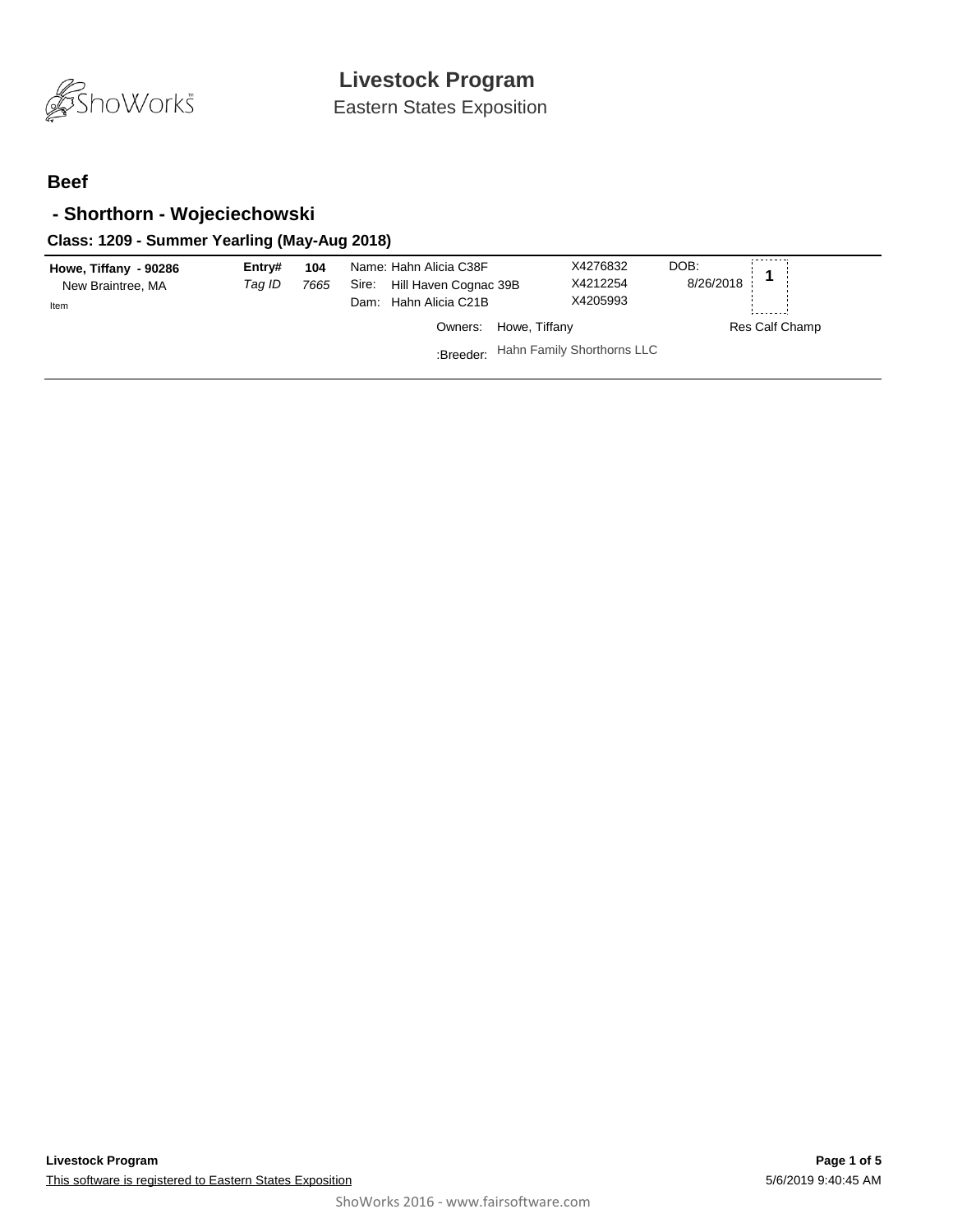

Eastern States Exposition

### **Class: 1212 - Spring Yearling (Mar-Apr 2018)**

| Syme, Becca - 90099<br>Broad Brook, CT<br>Item | Entry#<br>Tag ID | 204 | Name: RLS Bazinga<br>Sire:<br>Dam: TOF Chanel | SULL Knighted Man 6231D-ET X4248442 |                     | 4270172<br>X4225893 | DOB:<br>4/18/2018 |            |
|------------------------------------------------|------------------|-----|-----------------------------------------------|-------------------------------------|---------------------|---------------------|-------------------|------------|
|                                                |                  |     |                                               |                                     | Owners: Syme, Becca |                     |                   | Calf Champ |
|                                                |                  |     |                                               | :Breeder: Becca Syme                |                     |                     |                   |            |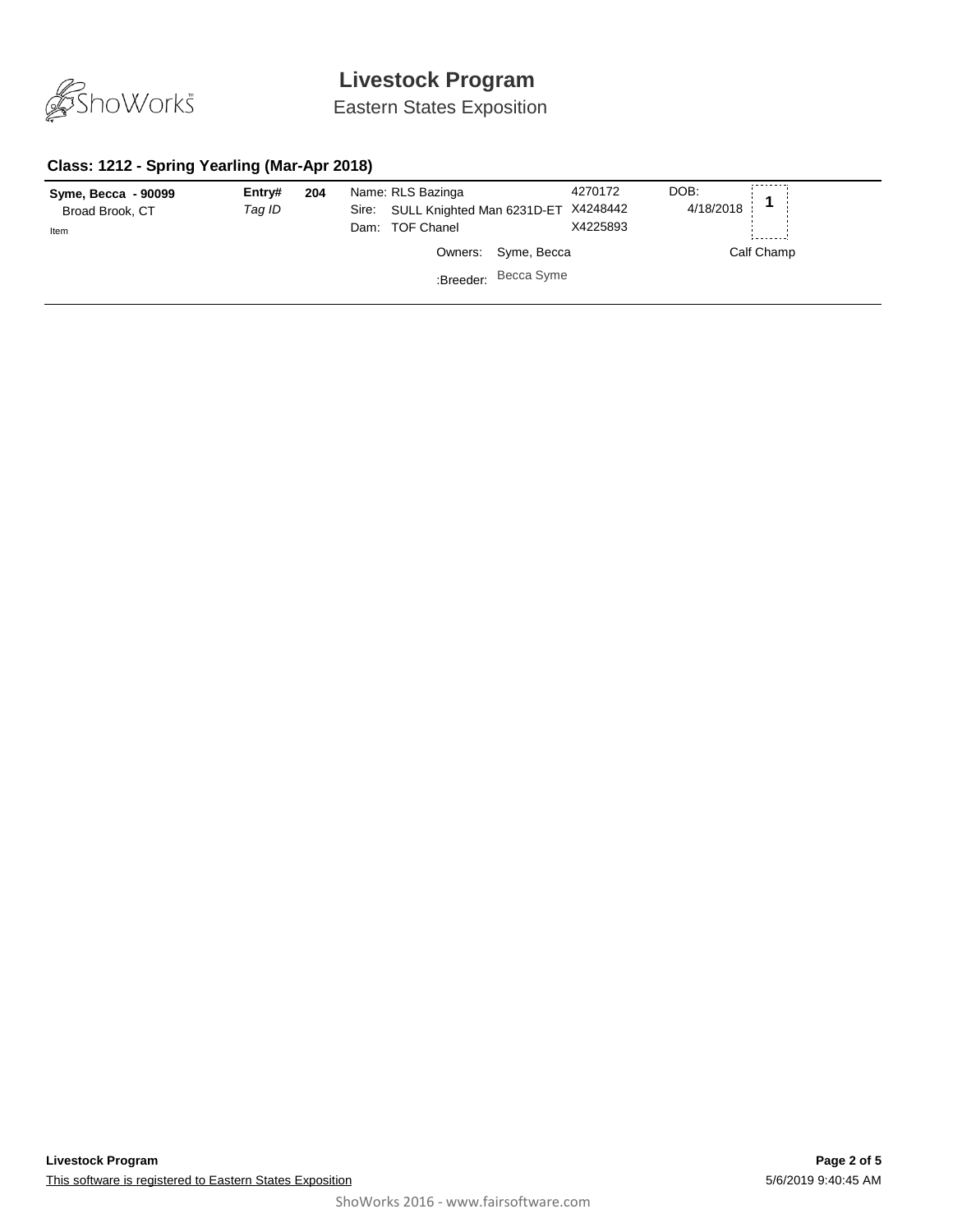

Eastern States Exposition

#### **Class: 1215 - Jr Yearling (Jan-Feb 2018)**

| [Team/Company], Bryce Raymo Entry#<br>Brome, Qc<br>Item | 365 | Name: Millbrook Maria LG 18F<br>Tag ID 104750595 Sire: CYT GoodLife 1401<br>Dam: Shadybrook Maria 321B |                          | DOB:<br>XAR25259<br>2/20/2018<br>XAR24009<br>XF695601 |  |                  |
|---------------------------------------------------------|-----|--------------------------------------------------------------------------------------------------------|--------------------------|-------------------------------------------------------|--|------------------|
|                                                         |     | Owners:                                                                                                | Bolton, Denver           |                                                       |  | Sr & Grand Champ |
|                                                         |     |                                                                                                        | :Breeder: Millbrook Farm |                                                       |  |                  |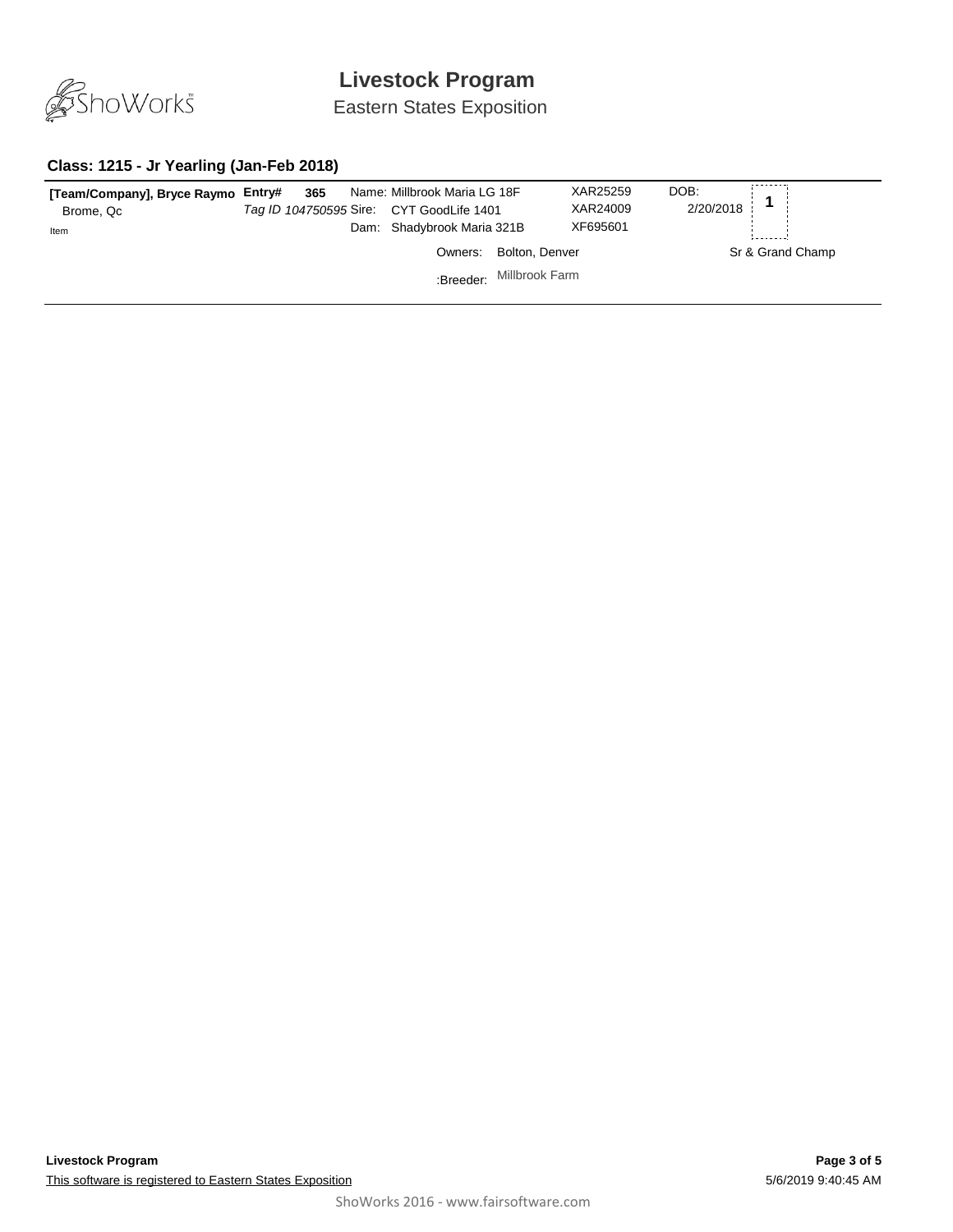

Eastern States Exposition

## **Class: 1216 - Sr Yearling (Sept-Dec 2017)**

| Kagan, Helena - 91<br>clinton corners, ny<br>Item | Entry#<br>Tag ID | 188<br>381 | Name: CMSL Vanna White E2-ET<br>SULL Muscleman 9043<br>Sire:<br>BCC Darla 502R<br>Dam:                                                                                     | X4270388<br>4157800<br>X4099120 | DOB:<br>11/17/2017               |
|---------------------------------------------------|------------------|------------|----------------------------------------------------------------------------------------------------------------------------------------------------------------------------|---------------------------------|----------------------------------|
|                                                   |                  |            | Kagan, Helena<br>Owners:                                                                                                                                                   |                                 | Res Sr & Res Grand Cha           |
|                                                   |                  |            | Double G Shorthorns<br>:Breeder:                                                                                                                                           |                                 |                                  |
| Mullen, Emily - 308<br>Dighton, MA<br>Item        | Entry#<br>Tag ID | 91<br>3777 | Name: Armstrong Farm Tina 1723<br>Sutherland 151Z 220B<br>Sire:<br>LCCC Dare To Dream 1409-ET X4209460<br>Dam:<br>Mullen, Emily<br>Owners:<br>John M Allen IV<br>:Breeder: | S4267720<br>S4221891            | DOB:<br>$\mathbf 2$<br>9/20/2017 |